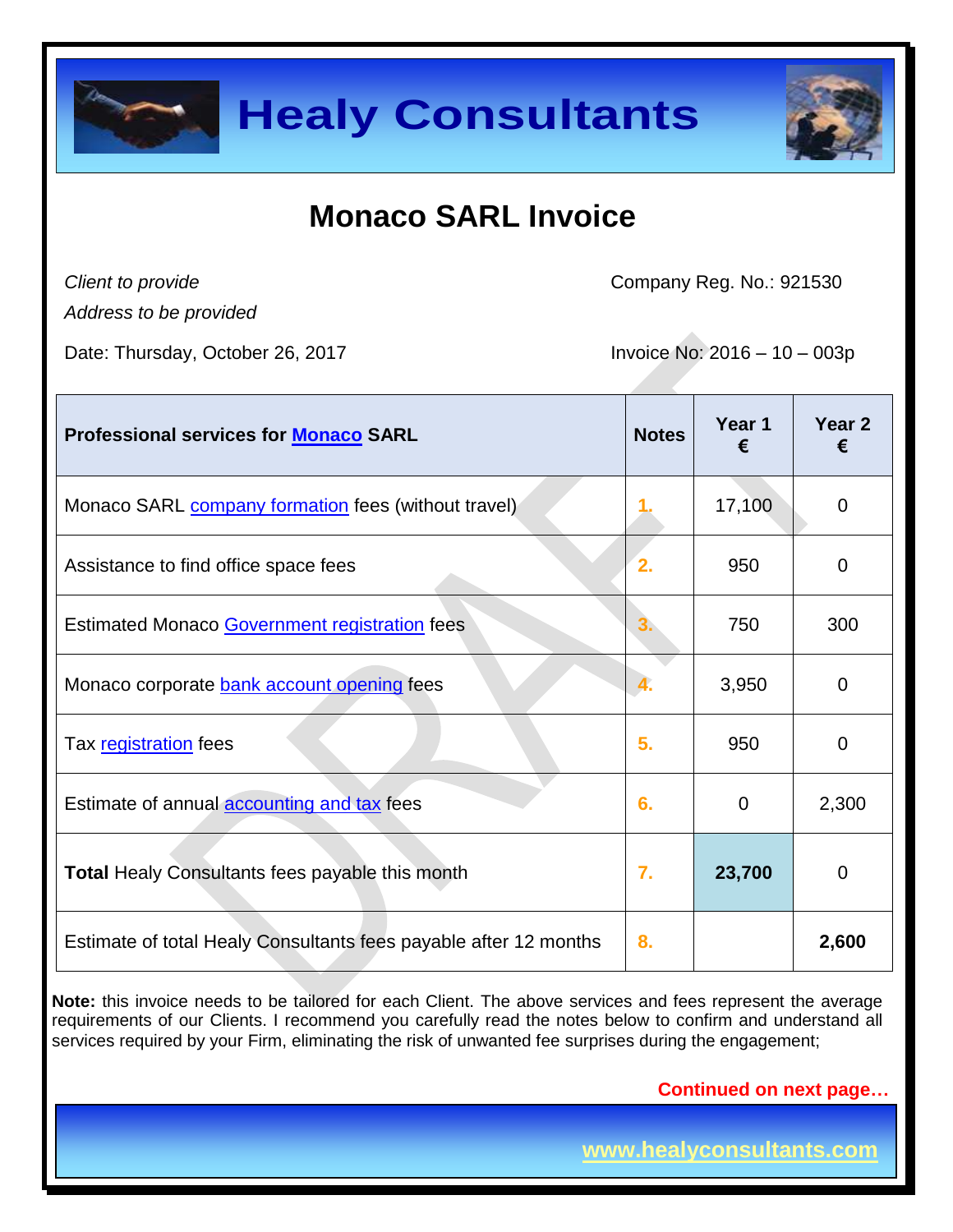

## **Monaco SARL Invoice**

#### *Notes to invoice above*

**1.** Healy Consultants' fees to efficiently and effectively project manage our Clients' business setup engagement to a timely completion within [three weeks \(click link\),](http://www.healyconsultants.com/monaco-company-registration/fees-timelines/#timelines) by i) choosing the optimum regulatory license for our Client's business activities; ii) reserving a company name with **Trade** [Register;](http://www.gouv.mc/devwww/wwwnew.nsf/c3241c4782f528bdc1256d52004f970b/4dc8c60baa566803c125709f005002cd!OpenDocument) **iii)** settling our accountant and lawyer fees and **iv)** preparing a high quality company incorporation application for the [Trade Register;](http://www.gouv.mc/devwww/wwwnew.nsf/c3241c4782f528bdc1256d52004f970b/4dc8c60baa566803c125709f005002cd!OpenDocument)

All [engagement fees](http://www.healyconsultants.com/company-registration-fees/) (click link) are agreed and paid up front and agree to the fees published on our country web pages. Consequently, there are no hidden fees or surprises or ambushes throughout the engagement. All engagement deadlines are agreed up front in the form of a detailed project [plan,](http://www.healyconsultants.com/index-important-links/example-project-plan/) mapping out deliverables by week throughout the engagement term;



Every week during the engagement, we email our Client a [detailed email engagement status](http://www.healyconsultants.com/index-important-links/weekly-engagement-status-email/)  [update.](http://www.healyconsultants.com/index-important-links/weekly-engagement-status-email/) Our Client is immediately informed of engagement problems together with solutions. Your dedicated engagement manager is reachable by phone, skype, live chat and email and will communicate in your preferred language;

- **2.** Before company incorporation is complete, the Monaco Government must review and approve a lease agreement for office premises. If your Firm requires this service from Healy Consultants, our one-time fee amounts to €950. The monthly rent thereafter will be paid independently and directly to the landlord by our Client. An estimate of such a rental for a space of 10 sq. m. for one employee is €3,000 per month;
- **3.** This fee is an estimate of government costs payable during your Firm's engagement. All government fee payments will be supported by original receipts and invoices. Examples of government costs include **i)** drafting the articles of incorporation; **ii)** payment of the application registration fees; **iii)** submission of the business application to the Monaco [Trade Register](http://www.gouv.mc/devwww/wwwnew.nsf/c3241c4782f528bdc1256d52004f970b/4dc8c60baa566803c125709f005002cd!OpenDocument) and **iv)** legal publication fees in the [La Gazette De Monaco.](https://www.google.com.sg/url?sa=t&rct=j&q=&esrc=s&source=web&cd=1&ved=0CBwQFjAA&url=http%3A%2F%2Fwww.lagazettedemonaco.com%2F&ei=HWKFVOzyINiJuASxnYLgDQ&usg=AFQjCNG3rzfB4WjnCTpsKcUJTn2_pO19Qg&bvm=bv.80642063,d.c2E&cad=rja) All third party and government fees associated with legalization of company and/or individual documents will be borne by our Client. Following engagement completion, Healy Consultants will refund our Client any excess of funds received over actual Government costs paid;
- **Continued on next page… 4.** Healy Consultants will be pleased to open a Monaco corporate bank account without travel. It is a time consuming task, Healy Consultants will shelter our Client from the administrative challenges. As you can appreciate, it is a difficult task to obtain bank account approval through a newly formed company, when shareholders and directors and bank signatories reside overseas. Healy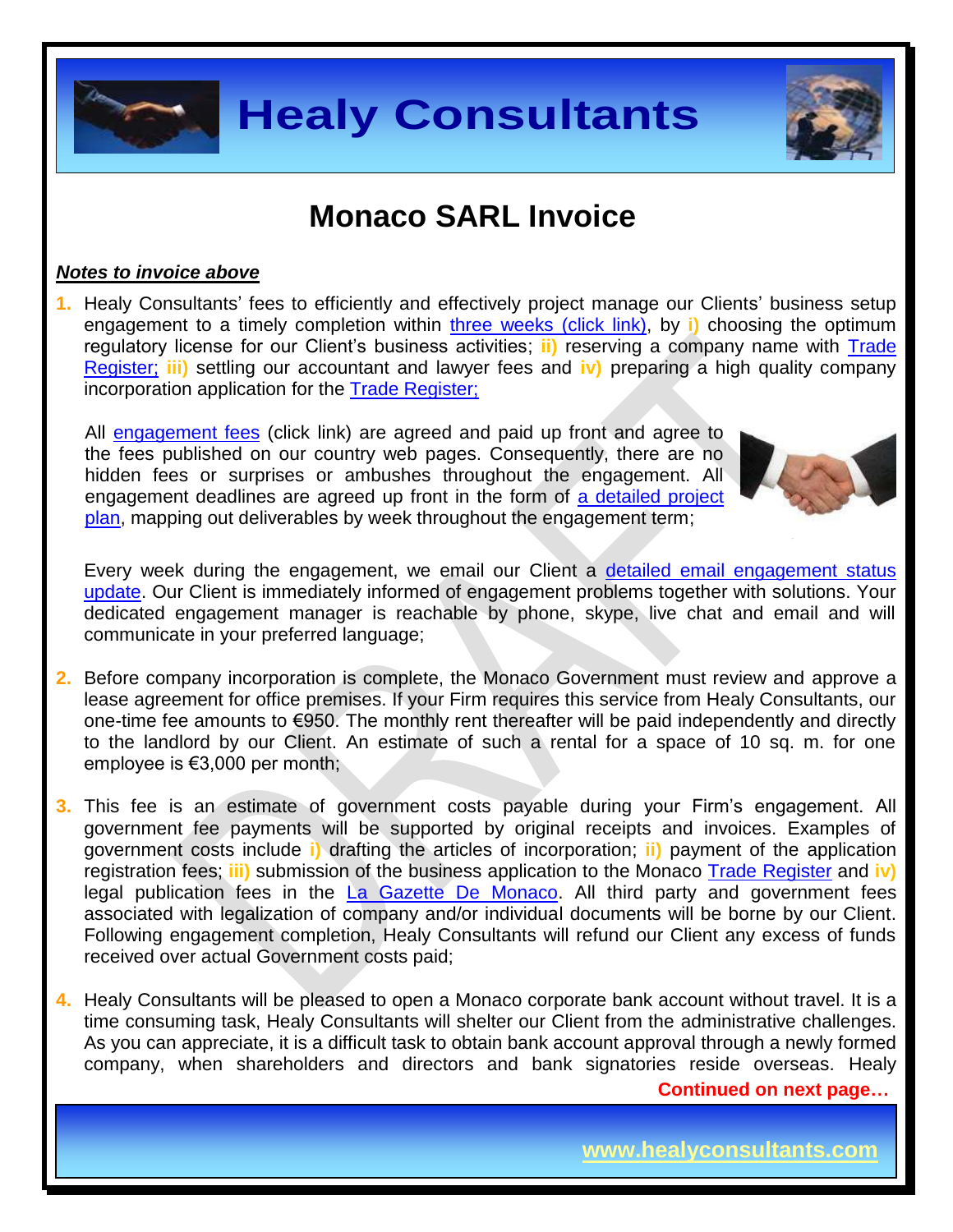



# **Monaco SARL Invoice**

Consultants will prepare a business plan for the bank to optimize the probability of corporate bank account approval. Depending on our Client business and nationality, there is a 20% probability the banks will request a bank signatory to travel for a one hour bank interview. Healy Consultants will try its best to negotiate with the bank for a travel exemption. If our Client must travel to Monaco for corporate bank account opening, Healy Consultants will refund our Client € 950;



The world's local bank



If our Client is not comfortable with only a Monaco corporate bank account, Healy Consultants will be pleased to open [an international corporate bank account](http://www.healyconsultants.com/international-banking/) (click link) outside of Monaco. Examples include New York, Germany, Liechtenstein, Austria, Bulgaria, South Africa, Australia, London, South America or Dubai. All banks will be top tier banks in these countries with excellent internet banking services. Example of our global banking partners include HSBC, Standard Chartered Bank, Citibank, Barclays, Standard bank, ANZ bank, VTB bank, UBS, Credit Suisse;

The banks enjoys ultimate power of approval of corporate bank account applications. Consequently, guaranteed success is outside of Healy Consultants' control. What is inside our control is the preparation and submission of a high quality bank application that maximizes the likelihood of approval. To date, we enjoy a 100% approval record because of our global banking [relationships](http://www.healyconsultants.com/international-banking/corporate-accounts/) and determination.

Global banks continue to tighten corporate bank account opening procedures, their internal compliance departments completing more thorough due diligence of Clients. Consequently, our Clients should expect the bank account approval period to take up to 4 weeks. Furthermore, global banks now require evidence of proof of business in the country where the corporate bank account will be, including sales contracts or lease agreement;

- **5.** In accordance with Monaco [Code de Commerce 1878,](http://www.legimonaco.mc/305/legismc.nsf) each Monaco entity must register for corporate tax at the [Département des Finances et de l'Economie;](http://en.gouv.mc/Government-Institutions/The-Government/Ministry-of-Finance-and-Economy/The-Minister-of-Finance-and-Economy)
- **6.** For an active trading company, these [accounting and tax](http://www.healyconsultants.com/monaco-company-registration/accounting-legal/) fees are an estimate of Healy Consultants fees to efficiently and effectively discharge your annual company accounting and tax obligations. Following receipt of a set of draft accounting numbers from your company, Healy Consultants will more accurately advise accounting and tax fees. For a dormant company, Healy Consultants fees are only €950;



 **Continued on next page…**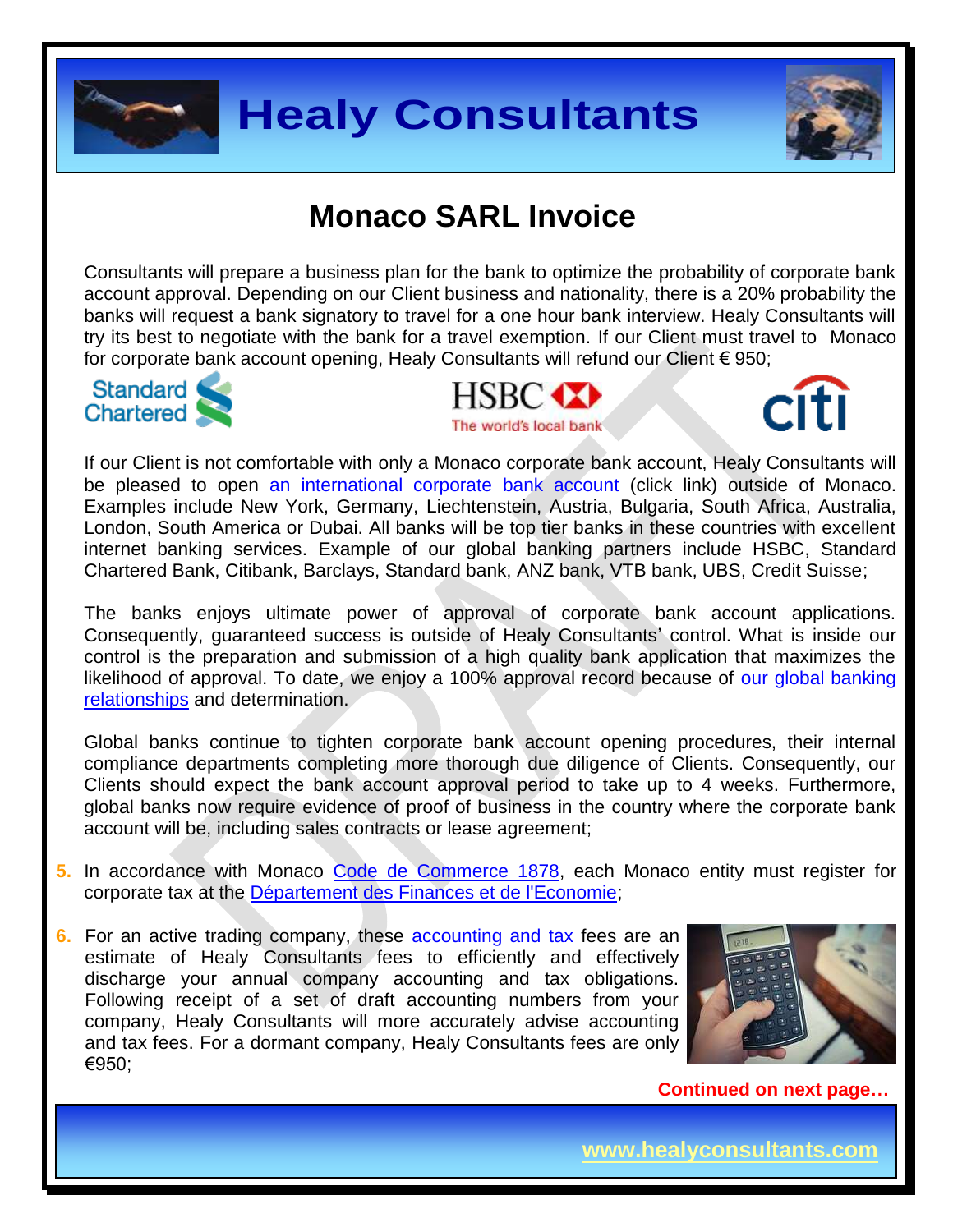



## **Monaco SARL Invoice**

- **7.** All fees quoted in this invoice correspond to fees quoted [on Healy Consultants' website.](http://www.healyconsultants.com/company-registration-fees/) Please review this invoice carefully to identify errors. During the rush of the business day, it is possible that Healy Consultants inadvertently made fee calculation errors, typing errors or omitted services or omitted historic fee payments from Clients. In the unfortunate event you identify invoice errors, please revert to me directly re the same. I apologize in advance if I or my staff made invoice errors;
- **8.** Assuming our Clients re-engage Healy Consultants in year 2, this fee is an estimate of the fees payable next year, 12 months after the date of company registration;
- **9.** The fees quoted in this invoice are a prediction of the fees required to efficiently and effectively complete this engagement in a timely manner. If during the engagement Healy Consultants realizes that the project is more complex than anticipated, requiring a large additional investment of time, my Firm will revert to request additional fees. If Healy Consultants completes the engagement faster and more easily than expected, Healy Consultants is happy to refund some fees to our Client;
- **10.** It is important our Clients' are aware of their personal and corporate tax obligations in their country of residence and domicile; and they will fulfill those obligations annually. Let us know if you need Healy Consultants help to clarify your local and international annual tax reporting obligations;
- 11. In accordance with Monaco [Code de Commerce 1878,](http://www.legimonaco.mc/305/legismc.nsf) the issued share capital of €15,000 must be deposited to the company bank account before company formation. To optimize engagement efficiency and minimize delays, Healy Consultants will deposit these funds on behalf of our clients;
- **12.**In accordance with the Monaco [Code de Commerce 1878,](http://www.legimonaco.mc/305/legismc.nsf) each Monaco SARL must have at least one individual director ordinarily resident in Monaco. If required, Healy Consultants will be pleased to provide your firm with a professional nominee director in Monaco. Our fee amounts to €19,300 per annum;
- 13.If our Client and Healy Consultants properly plan this engagement, our Clients' will *not* have to travel during this engagement. Healy Consultants will efficiently and effectively and aggressively complete company registration and corporate bank account opening in a timely manner without our Client presence. Instead, our Client will need to **i)** sign and get documents legalized in the embassy in their country of origin and **ii)** courier the originals to Healy Consultants office;



 **Continued on next page…**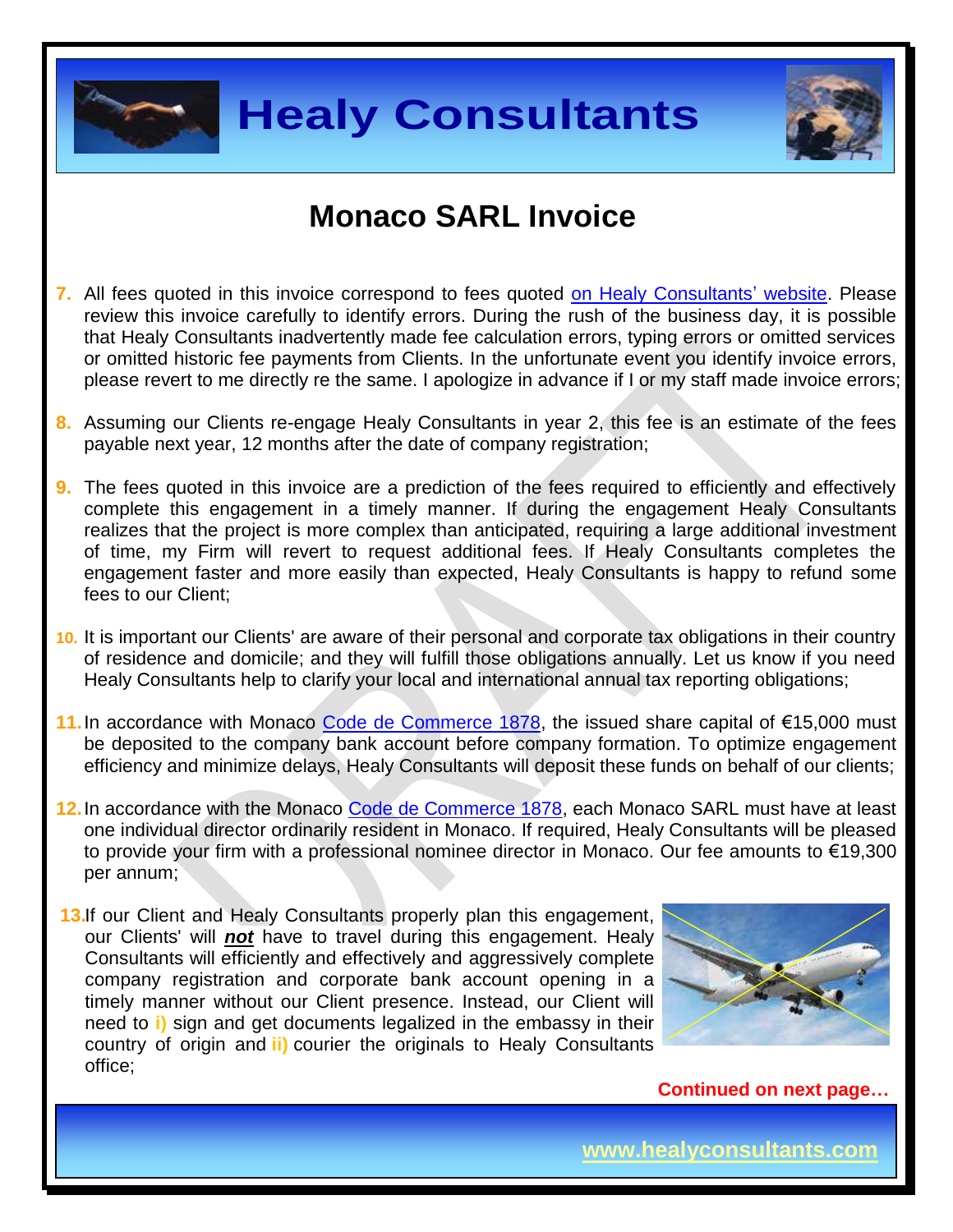



## **Monaco SARL Invoice**

- **14.**Engage Healy Consultants to [project manage](http://www.healyconsultants.com/project-manage-engagements/) business set up in every country on the planet. We are the best in the [world](http://www.healyconsultants.com/best-in-the-world/) at what we do, timely completing the  $A$  to  $Z$  of every country engagement;
- **15.**Monthly, quarterly and mid-year Government tax obligations include **i)** payroll reporting and **ii)** monthly and quarterly VAT and corporation tax return filing. If you need our help, Healy Consultants can complete monthly Government reporting for a monthly fee of  $\epsilon$ 1,600. Healy Consultants monthly support will include **i)** receive in dropbox the monthly invoices from our client **ii)** label monthly bank statement transactions **iii)** preparation and submission of VAT returns and **iv)** monitor monthly profit levels to minimize annual tax **v)** submission of monthly employee payroll reporting;
- **16.**It is compulsory for every Monaco company to appoint a resident accountant. To minimize complexity, Healy Consultants recommends our Client appoint one Monaco staff member already in Monaco. If our Client is uncomfortable with this strategy, Healy Consultants will provide nominee Monaco accountant. Our annual fee for the same is €8,500 per nominee;
- **17.**If required, Healy Consultants will be pleased to assist your firm secure employee [visa](http://www.healyconsultants.com/monaco-company-registration/formation-support-services/) or residence permit approvals. Our fee is  $\epsilon$ 4,950 for the first employee,  $\epsilon$ 3,950 for the second employee, €2,950 per employee thereafter. Our employee visa fees include preparation of a quality visa application and submitting to the correct Government immigration officers. The Government enjoys ultimate power of approval of visa applications. Consequently, guaranteed success is outside of Healy Consultants' control. What is inside our control is the preparation and submission of a high quality immigration visa application that maximizes the likelihood of visa approval;
- **18.**Depending on our Client business and nationality, the Monaco Government may require a special regulatory license to carry on your business in the country. Healy Consultants will assist our Client secure license approval. However, the Government enjoys ultimate power of approval of company registrations and business licenses;

 **Continued on next page…**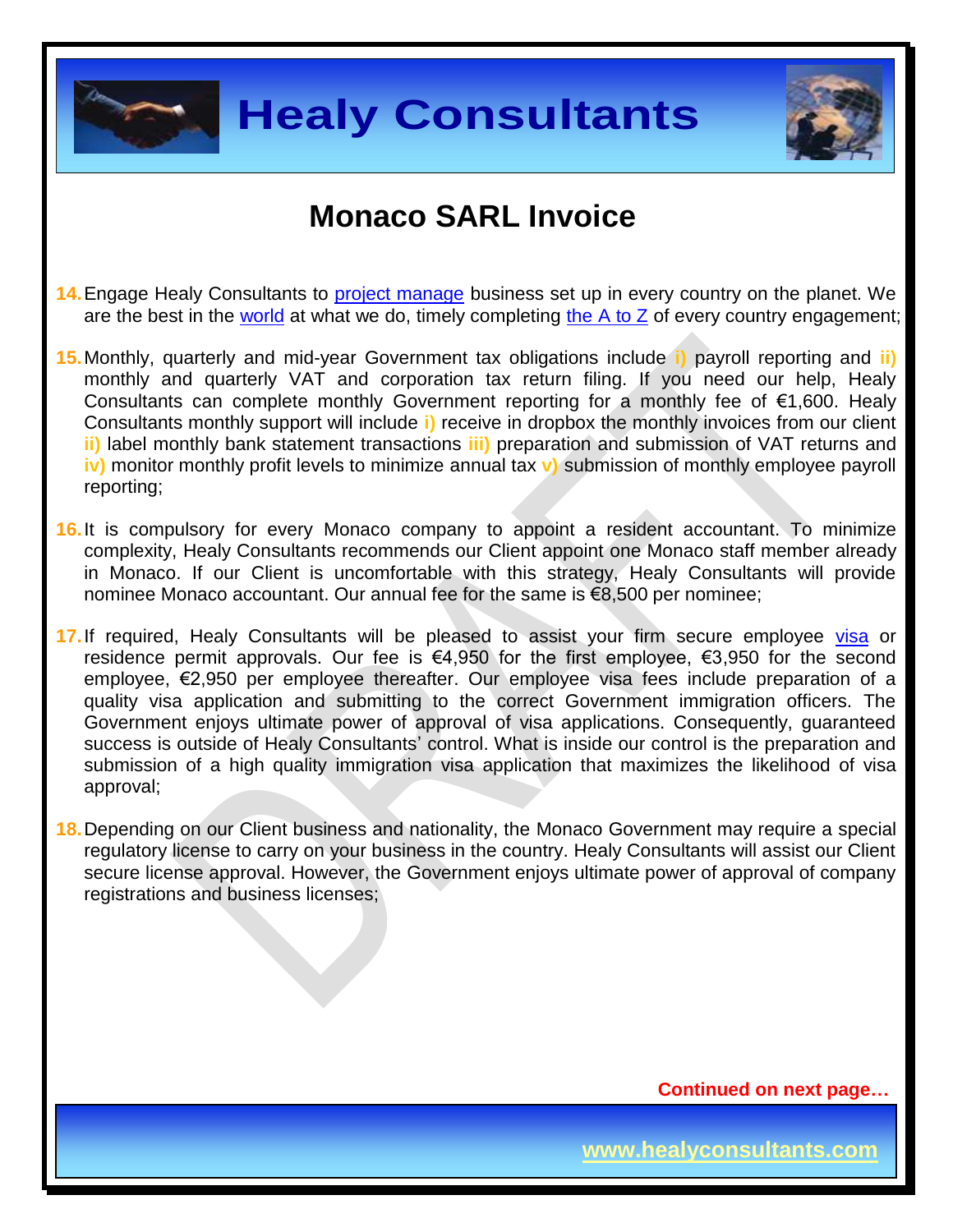



#### **Monaco SARL Invoice**

**19.**During the engagement, shareholders and directors documents may need to be translated into the local language before the Government and Bank approves company registration and corporate bank account opening respectively. Consequently, our Client should budget for possible additional translation and embassy atestation fees. Either our Client or Healy Consultants can complete this administrative task;

As always, Healy Consultants will negotiate with all third parties to eliminate or reduce additonal engagement costs. For transparency purposes, all third party fee payments will be supported by original receipts and invoices. Examples of possible third party payments include **i)** embassy fees **ii)** notary public costs **iii)** official translator fees;

- **20.**To assist our Clients to minimize foreign exchange costs, we offer the payment in SG\$, Euro, Pounds or US\$. Kindly let me know in which currency your Firm prefers to settle our fees and I will send an updated invoice, thank you;
- 21. Some of our Clients' require an *immediate country solution*. With this strategy, within a day Healy Consultants can supply our Client **i)** an existing dormant Monaco company number and **ii)** an already approved Monaco corporate bank account number and **iii)** a business address. Turnkey solutions are attractive to those entrepreneurs who wish to immediately close a country deal, sign a contract or invoice a customer;
- **22.** As stipulated on our [business website](http://www.healyconsultants.com/) and in section 3 of our engagement letter, Healy Consultants will only commence the engagement following **i)** settlement of our fees and **ii)** completion and signing of our legal engagement letter;
- **23.**Healy Consultants will only incorporate your company after 75% of [due diligence documentation](http://www.healyconsultants.com/due-diligence/) is received by email. Healy Consultants will only open a corporate bank account after 100% of the Client's original due diligence documentation is received by courier;
- **24.**It is important our Clients' are aware of their personal and corporate tax obligations in their country of residence and domicile. Let us know if you need Healy Consultants help to clarify your local and international annual tax reporting obligations;
- 25. During the annual renewal engagement with our Client, our in-house Legal and Compliance [Department \(click link\)](http://www.healyconsultants.com/about-us/key-personnel/cai-xin-profile/) reviews the quality and completeness of our Client file. Consequently, Healy Consultants may revert to our Client to ask for more up to date [due diligence documentation;](http://www.healyconsultants.com/due-diligence/)

 **Continued on next page…**